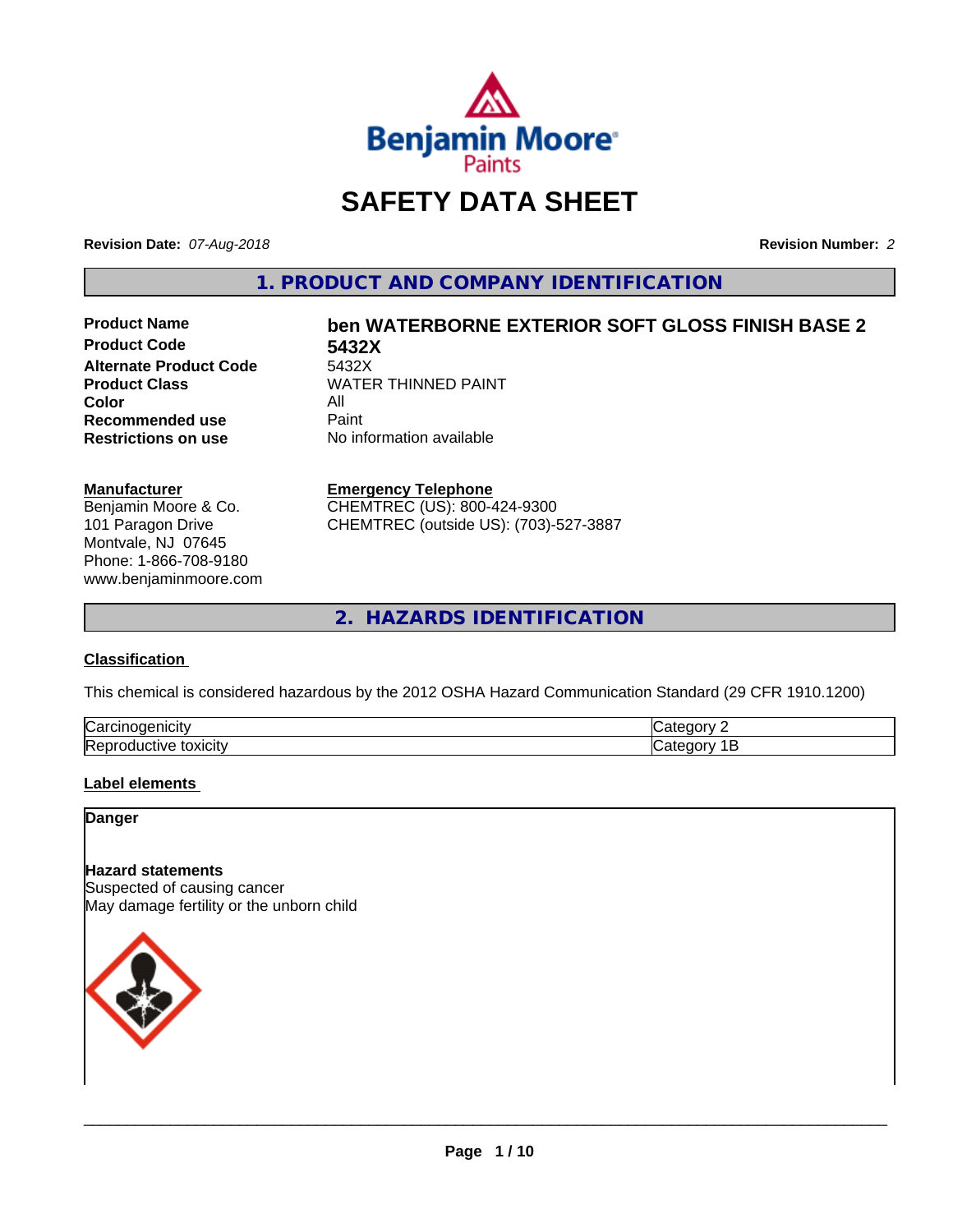**Appearance** liquid **Odor 11** Odor little or no odor

#### **Precautionary Statements - Prevention**

Obtain special instructions before use Do not handle until all safety precautions have been read and understood Use personal protective equipment as required

#### **Precautionary Statements - Response**

IF exposed or concerned: Get medical advice/attention

#### **Precautionary Statements - Storage**

Store locked up

#### **Precautionary Statements - Disposal** Dispose of contents/container to an approved waste disposal plant

#### **Hazards not otherwise classified (HNOC)**

Not applicable

#### **Other information**

No information available

#### **3. COMPOSITION INFORMATION ON COMPONENTS**

\_\_\_\_\_\_\_\_\_\_\_\_\_\_\_\_\_\_\_\_\_\_\_\_\_\_\_\_\_\_\_\_\_\_\_\_\_\_\_\_\_\_\_\_\_\_\_\_\_\_\_\_\_\_\_\_\_\_\_\_\_\_\_\_\_\_\_\_\_\_\_\_\_\_\_\_\_\_\_\_\_\_\_\_\_\_\_\_\_\_\_\_\_

| <b>Chemical name</b>                       | CAS No.    | Weight-% |
|--------------------------------------------|------------|----------|
| Titanium dioxide                           | 13463-67-7 | 15       |
| Kaolin                                     | 1332-58-7  |          |
| Silica, amorphous                          | 7631-86-9  |          |
| Zinc oxide                                 | 1314-13-2  |          |
| 1-Methyl-2-pyrrolidinone                   | 872-50-4   | 0.5      |
| Sodium C14-C16 olefin sulfonate            | 68439-57-6 | 0.5      |
| Urea, N-(3,4-dichlorophenyl)-N,N-dimethyl- | 330-54-1   | 0.5      |

|                                                  | 4. FIRST AID MEASURES                                                                                    |
|--------------------------------------------------|----------------------------------------------------------------------------------------------------------|
| <b>General Advice</b>                            | No hazards which require special first aid measures.                                                     |
| <b>Eye Contact</b>                               | Rinse thoroughly with plenty of water for at least 15 minutes and consult a<br>physician.                |
| <b>Skin Contact</b>                              | Wash off immediately with soap and plenty of water while removing all<br>contaminated clothes and shoes. |
| <b>Inhalation</b>                                | Move to fresh air. If symptoms persist, call a physician.                                                |
| Ingestion                                        | Clean mouth with water and afterwards drink plenty of water. Consult a physician<br>if necessary.        |
| <b>Most Important</b><br><b>Symptoms/Effects</b> | None known.                                                                                              |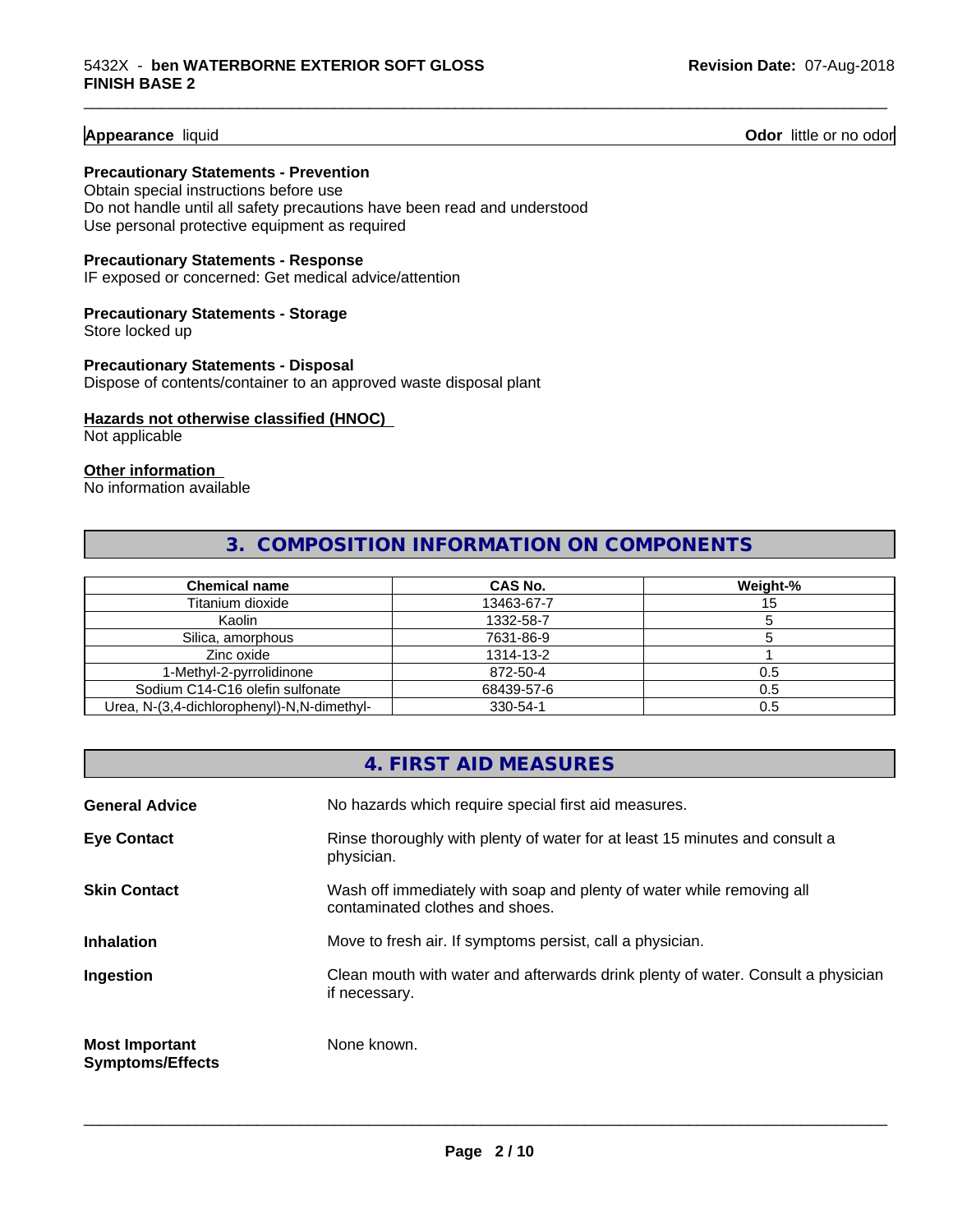| <b>Notes To Physician</b>                                                        | Treat symptomatically. |                                                                                                            |  |                                                                                                                 |
|----------------------------------------------------------------------------------|------------------------|------------------------------------------------------------------------------------------------------------|--|-----------------------------------------------------------------------------------------------------------------|
|                                                                                  |                        | 5. FIRE-FIGHTING MEASURES                                                                                  |  |                                                                                                                 |
| <b>Suitable Extinguishing Media</b>                                              |                        | Use extinguishing measures that are appropriate to local<br>circumstances and the surrounding environment. |  |                                                                                                                 |
| <b>Protective Equipment And Precautions For</b><br><b>Firefighters</b>           |                        | and full protective gear.                                                                                  |  | As in any fire, wear self-contained breathing apparatus<br>pressure-demand, MSHA/NIOSH (approved or equivalent) |
| <b>Specific Hazards Arising From The Chemical</b>                                |                        | Closed containers may rupture if exposed to fire or<br>extreme heat.                                       |  |                                                                                                                 |
| <b>Sensitivity To Mechanical Impact</b>                                          |                        | No                                                                                                         |  |                                                                                                                 |
| <b>Sensitivity To Static Discharge</b>                                           |                        | No                                                                                                         |  |                                                                                                                 |
| <b>Flash Point Data</b><br>Flash Point (°F)<br>Flash Point (°C)<br><b>Method</b> |                        | Not applicable<br>Not applicable<br>Not applicable                                                         |  |                                                                                                                 |
| <b>Flammability Limits In Air</b>                                                |                        |                                                                                                            |  |                                                                                                                 |
| Lower flammability limit:<br><b>Upper flammability limit:</b>                    |                        | Not applicable<br>Not applicable                                                                           |  |                                                                                                                 |
| <b>NFPA</b><br>Health: 1                                                         | Flammability: 0        | Instability: 0                                                                                             |  | <b>Special: Not Applicable</b>                                                                                  |
| <b>NFPA Legend</b><br>0 - Not Hazardous<br>1 - Slightly                          |                        |                                                                                                            |  |                                                                                                                 |

\_\_\_\_\_\_\_\_\_\_\_\_\_\_\_\_\_\_\_\_\_\_\_\_\_\_\_\_\_\_\_\_\_\_\_\_\_\_\_\_\_\_\_\_\_\_\_\_\_\_\_\_\_\_\_\_\_\_\_\_\_\_\_\_\_\_\_\_\_\_\_\_\_\_\_\_\_\_\_\_\_\_\_\_\_\_\_\_\_\_\_\_\_

- Slightly
- 2 Moderate
- 3 High
- 4 Severe

*The ratings assigned are only suggested ratings, the contractor/employer has ultimate responsibilities for NFPA ratings where this system is used.*

*Additional information regarding the NFPA rating system is available from the National Fire Protection Agency (NFPA) at www.nfpa.org.*

#### **6. ACCIDENTAL RELEASE MEASURES**

| <b>Personal Precautions</b>      | Avoid contact with skin, eyes and clothing. Ensure adequate ventilation.                             |
|----------------------------------|------------------------------------------------------------------------------------------------------|
| <b>Other Information</b>         | Prevent further leakage or spillage if safe to do so.                                                |
| <b>Environmental precautions</b> | See Section 12 for additional Ecological Information.                                                |
| <b>Methods for Cleaning Up</b>   | Soak up with inert absorbent material. Sweep up and shovel into suitable<br>containers for disposal. |
|                                  |                                                                                                      |

#### **7. HANDLING AND STORAGE**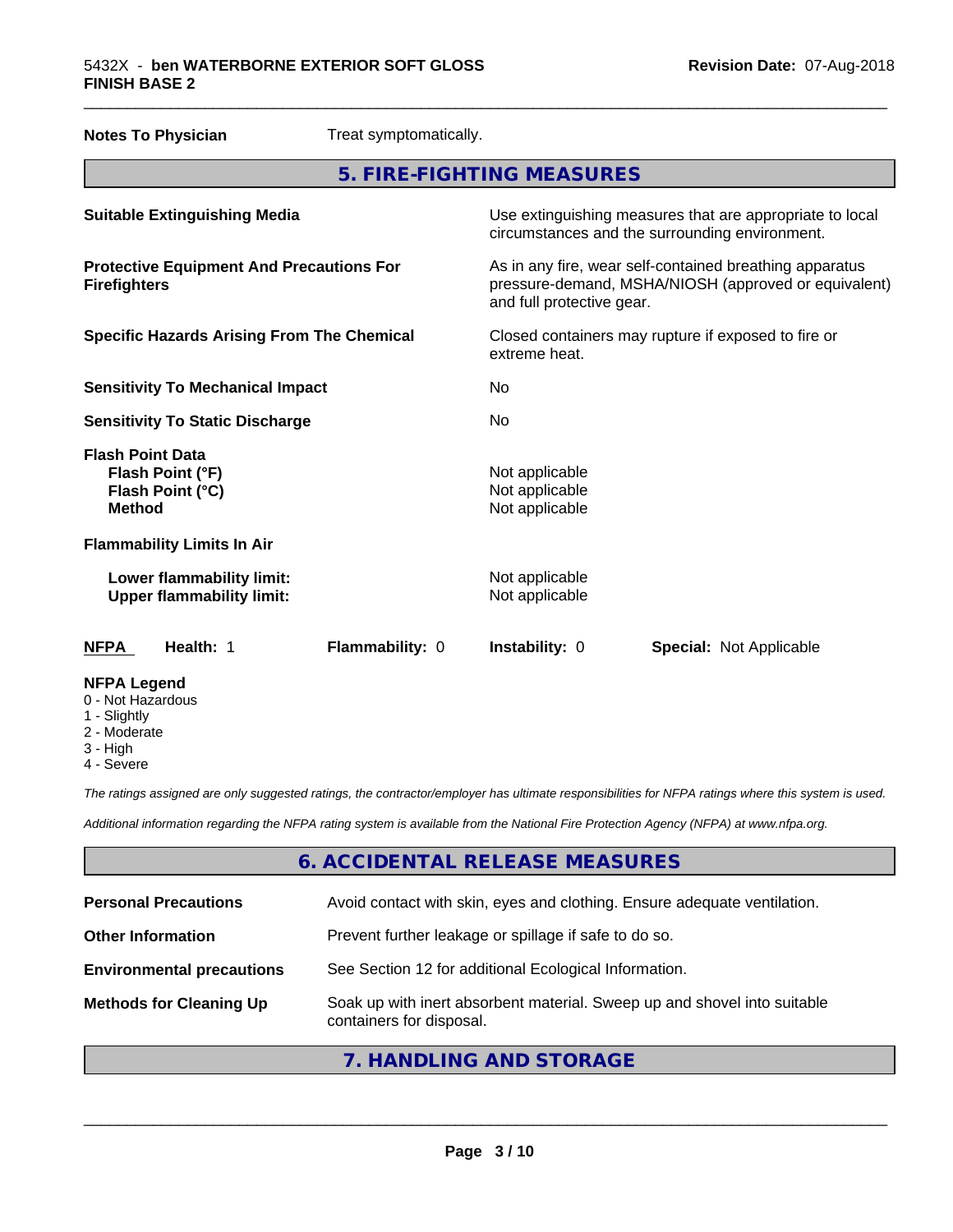| <b>Handling</b>               | Avoid contact with skin, eyes and clothing. Avoid breathing vapors, spray mists or<br>sanding dust. In case of insufficient ventilation, wear suitable respiratory<br>equipment. |  |
|-------------------------------|----------------------------------------------------------------------------------------------------------------------------------------------------------------------------------|--|
| <b>Storage</b>                | Keep container tightly closed. Keep out of the reach of children.                                                                                                                |  |
| <b>Incompatible Materials</b> | No information available                                                                                                                                                         |  |

\_\_\_\_\_\_\_\_\_\_\_\_\_\_\_\_\_\_\_\_\_\_\_\_\_\_\_\_\_\_\_\_\_\_\_\_\_\_\_\_\_\_\_\_\_\_\_\_\_\_\_\_\_\_\_\_\_\_\_\_\_\_\_\_\_\_\_\_\_\_\_\_\_\_\_\_\_\_\_\_\_\_\_\_\_\_\_\_\_\_\_\_\_

#### **8. EXPOSURE CONTROLS/PERSONAL PROTECTION**

#### **Exposure Limits**

| <b>Chemical name</b>                       | <b>ACGIH TLV</b>          | <b>OSHA PEL</b>            |
|--------------------------------------------|---------------------------|----------------------------|
| Titanium dioxide                           | 10 mg/m $3$ - TWA         | 15 mg/m $3$ - TWA          |
| Kaolin                                     | $2 \text{ mg/m}^3$ - TWA  | 15 mg/m <sup>3</sup> - TWA |
|                                            |                           | $5 \text{ mg/m}^3$ - TWA   |
| Silica, amorphous                          | N/E                       | 20 mppcf - TWA             |
| Zinc oxide                                 | 2 mg/m <sup>3</sup> - TWA | $5 \text{ mg/m}^3$ - TWA   |
|                                            | 10 mg/m $3 -$ STEL        | 15 mg/m $3$ - TWA          |
| Urea, N-(3,4-dichlorophenyl)-N,N-dimethyl- | 10 mg/m $3$ - TWA         | N/E                        |

#### **Legend**

ACGIH - American Conference of Governmental Industrial Hygienists Exposure Limits OSHA - Occupational Safety & Health Administration Exposure Limits N/E - Not Established

| <b>Engineering Measures</b>          | Ensure adequate ventilation, especially in confined areas.                                                                          |  |  |
|--------------------------------------|-------------------------------------------------------------------------------------------------------------------------------------|--|--|
| <b>Personal Protective Equipment</b> |                                                                                                                                     |  |  |
| <b>Eye/Face Protection</b>           | Safety glasses with side-shields.                                                                                                   |  |  |
| <b>Skin Protection</b>               | Protective gloves and impervious clothing.                                                                                          |  |  |
| <b>Respiratory Protection</b>        | In case of insufficient ventilation wear suitable respiratory equipment.                                                            |  |  |
| <b>Hygiene Measures</b>              | Avoid contact with skin, eyes and clothing. Remove and wash contaminated<br>clothing before re-use. Wash thoroughly after handling. |  |  |

#### **9. PHYSICAL AND CHEMICAL PROPERTIES**

| Appearance                  | liquid                   |
|-----------------------------|--------------------------|
| Odor                        | little or no odor        |
| <b>Odor Threshold</b>       | No information available |
| Density (Ibs/gal)           | $9.6 - 10.0$             |
| <b>Specific Gravity</b>     | $1.15 - 1.20$            |
| рH                          | No information available |
| <b>Viscosity (cps)</b>      | No information available |
| Solubility(ies)             | No information available |
| <b>Water solubility</b>     | No information available |
| <b>Evaporation Rate</b>     | No information available |
| Vapor pressure @20 °C (kPa) | No information available |
| Vapor density               | No information available |
| Wt. % Solids                | $35 - 45$                |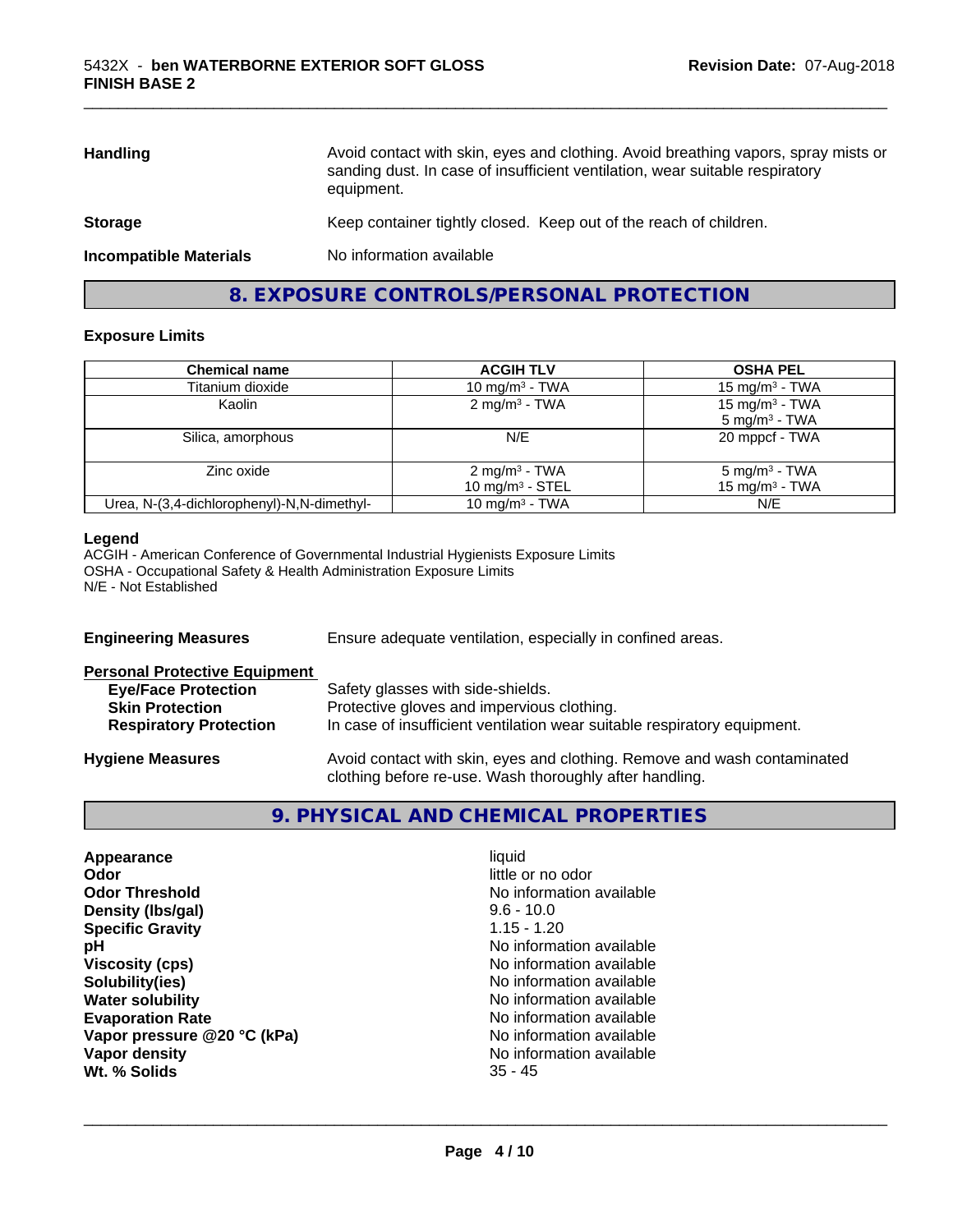| Vol. % Solids                        | $25 - 35$                |
|--------------------------------------|--------------------------|
| Wt. % Volatiles                      | 55 - 65                  |
| Vol. % Volatiles                     | $65 - 75$                |
| VOC Regulatory Limit (g/L)           | < 50                     |
| <b>Boiling Point (°F)</b>            | 212                      |
| <b>Boiling Point (°C)</b>            | 100                      |
| <b>Freezing Point (°F)</b>           | 32                       |
| <b>Freezing Point (°C)</b>           | 0                        |
| Flash Point (°F)                     | Not applicable           |
| Flash Point (°C)                     | Not applicable           |
| <b>Method</b>                        | Not applicable           |
| Flammability (solid, gas)            | Not applicable           |
| <b>Upper flammability limit:</b>     | Not applicable           |
| Lower flammability limit:            | Not applicable           |
| <b>Autoignition Temperature (°F)</b> | No information available |
| <b>Autoignition Temperature (°C)</b> | No information available |
| Decomposition Temperature (°F)       | No information available |
| Decomposition Temperature (°C)       | No information available |
| <b>Partition coefficient</b>         | No information available |
|                                      |                          |

### **10. STABILITY AND REACTIVITY**

\_\_\_\_\_\_\_\_\_\_\_\_\_\_\_\_\_\_\_\_\_\_\_\_\_\_\_\_\_\_\_\_\_\_\_\_\_\_\_\_\_\_\_\_\_\_\_\_\_\_\_\_\_\_\_\_\_\_\_\_\_\_\_\_\_\_\_\_\_\_\_\_\_\_\_\_\_\_\_\_\_\_\_\_\_\_\_\_\_\_\_\_\_

| <b>Reactivity</b>                         | Not Applicable                           |
|-------------------------------------------|------------------------------------------|
| <b>Chemical Stability</b>                 | Stable under normal conditions.          |
| <b>Conditions to avoid</b>                | Prevent from freezing.                   |
| <b>Incompatible Materials</b>             | No materials to be especially mentioned. |
| <b>Hazardous Decomposition Products</b>   | None under normal use.                   |
| <b>Possibility of hazardous reactions</b> | None under normal conditions of use.     |

**11. TOXICOLOGICAL INFORMATION**

| <b>Product Information</b>                                                                 |                                                                               |  |  |
|--------------------------------------------------------------------------------------------|-------------------------------------------------------------------------------|--|--|
| Information on likely routes of exposure                                                   |                                                                               |  |  |
|                                                                                            | <b>Principal Routes of Exposure</b> Eye contact, skin contact and inhalation. |  |  |
| <b>Acute Toxicity</b>                                                                      |                                                                               |  |  |
| <b>Product Information</b>                                                                 | No information available                                                      |  |  |
| Symptoms related to the physical, chemical and toxicological characteristics               |                                                                               |  |  |
| <b>Symptoms</b>                                                                            | No information available                                                      |  |  |
| Delayed and immediate effects as well as chronic effects from short and long-term exposure |                                                                               |  |  |
| Eye contact                                                                                | May cause slight irritation.                                                  |  |  |
|                                                                                            |                                                                               |  |  |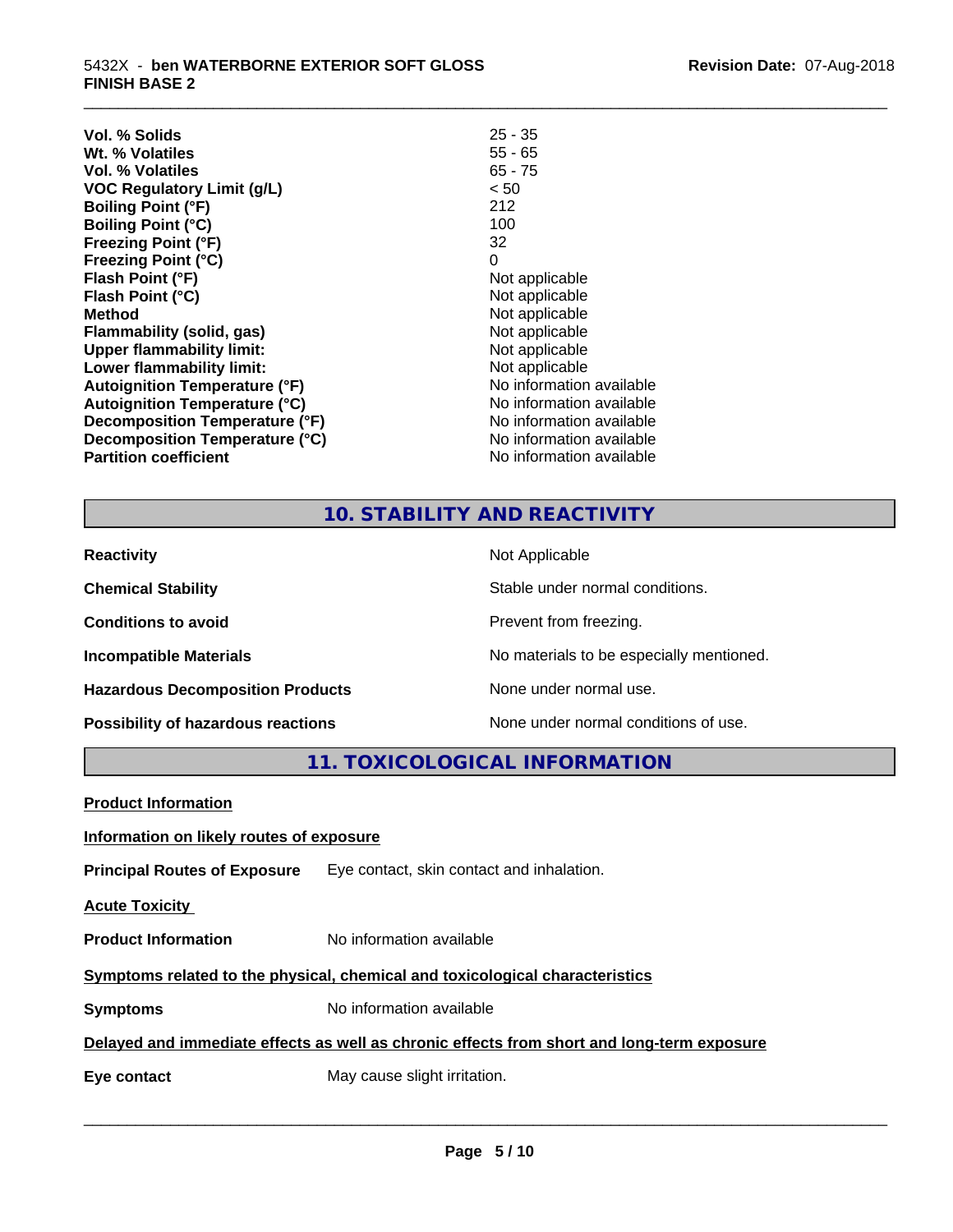| <b>Skin contact</b>             | Substance may cause slight skin irritation. Prolonged or repeated contact may dry<br>skin and cause irritation. |
|---------------------------------|-----------------------------------------------------------------------------------------------------------------|
| <b>Inhalation</b>               | May cause irritation of respiratory tract.                                                                      |
| Ingestion                       | Ingestion may cause gastrointestinal irritation, nausea, vomiting and diarrhea.                                 |
| <b>Sensitization</b>            | No information available                                                                                        |
| <b>Neurological Effects</b>     | No information available.                                                                                       |
| <b>Mutagenic Effects</b>        | No information available.                                                                                       |
| <b>Reproductive Effects</b>     | May damage fertility or the unborn child.                                                                       |
| <b>Developmental Effects</b>    | No information available.                                                                                       |
| <b>Target organ effects</b>     | No information available.                                                                                       |
| <b>STOT - single exposure</b>   | No information available.                                                                                       |
| <b>STOT - repeated exposure</b> | No information available.                                                                                       |
| Other adverse effects           | No information available.                                                                                       |
| <b>Aspiration Hazard</b>        | No information available                                                                                        |

#### **Numerical measures of toxicity**

**The following values are calculated based on chapter 3.1 of the GHS document**

| <b>ATEmix (oral)</b> | 71022 mg/kg |
|----------------------|-------------|
| ATEmix (dermal)      | 152177      |

#### **Component Information**

Titanium dioxide LD50 Oral: > 10000 mg/kg (Rat) Kaolin LD50 Oral: > 5000 mg/kg (Rat) Silica, amorphous LD50 Oral: > 5000 mg/kg (Rat) LD50 Dermal: 2,000 mg/kg (Rabbit) LC50 Inhalation (Dust): > 2 mg/L Zinc oxide LD50 Oral: 5000 mg/kg (Rat) LC50 Inhalation (Dust):  $> 5700$  mg/m<sup>3</sup> (Rat, 4 hr.) 1-Methyl-2-pyrrolidinone LD50 Oral: 3598 mg/kg (Rat) LD50 Dermal: 2000 mg/kg (Rabbit) Urea, N-(3,4-dichlorophenyl)-N,N-dimethyl- LD50 Oral: 1017 mg/kg (Rat) LD50 Dermal: > 5000 mg/kg (Rat)

#### **Carcinogenicity**

*The information below indicateswhether each agency has listed any ingredient as a carcinogen:.*

| Chemical<br>name       | <b>IARC</b>                  | <b>NTP</b> | OSHA   |
|------------------------|------------------------------|------------|--------|
|                        | .<br>2B<br>Possible<br>Human |            | ∟isted |
| n dioxide<br>l itanıum | Carcinoɑen                   |            |        |

• Although IARC has classified titanium dioxide as possibly carcinogenic to humans (2B), their summary concludes: "No significant exposure to titanium dioxide is thought to occur during the use of products in which titanium dioxide is bound to other materials, such as paint."

#### **Legend**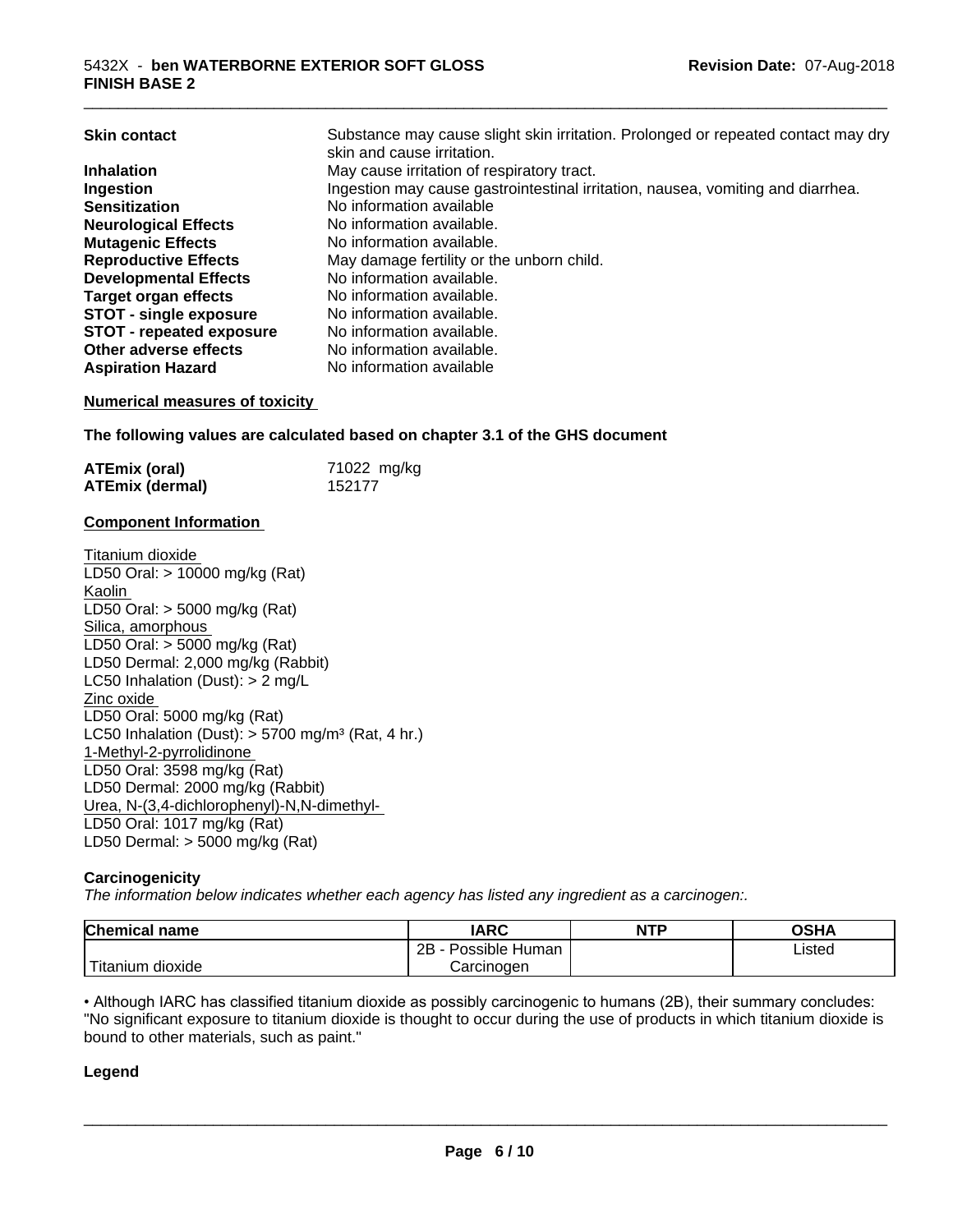IARC - International Agency for Research on Cancer NTP - National Toxicity Program OSHA - Occupational Safety & Health Administration

**12. ECOLOGICAL INFORMATION**

\_\_\_\_\_\_\_\_\_\_\_\_\_\_\_\_\_\_\_\_\_\_\_\_\_\_\_\_\_\_\_\_\_\_\_\_\_\_\_\_\_\_\_\_\_\_\_\_\_\_\_\_\_\_\_\_\_\_\_\_\_\_\_\_\_\_\_\_\_\_\_\_\_\_\_\_\_\_\_\_\_\_\_\_\_\_\_\_\_\_\_\_\_

#### **Ecotoxicity Effects**

The environmental impact of this product has not been fully investigated.

#### **Product Information**

#### **Acute Toxicity to Fish**

No information available

#### **Acute Toxicity to Aquatic Invertebrates**

No information available

#### **Acute Toxicity to Aquatic Plants**

No information available

#### **Persistence / Degradability**

No information available.

#### **Bioaccumulation**

There is no data for this product.

#### **Mobility in Environmental Media**

No information available.

#### **Ozone**

No information available

#### **Component Information**

#### **Acute Toxicity to Fish**

Titanium dioxide  $LC50:$  > 1000 mg/L (Fathead Minnow - 96 hr.) Urea, N-(3,4-dichlorophenyl)-N,N-dimethyl- LC50: 3.5 mg/L (Rainbow Trout - 96 hr.)

#### **Acute Toxicity to Aquatic Invertebrates**

No information available

#### **Acute Toxicity to Aquatic Plants**

No information available

#### **13. DISPOSAL CONSIDERATIONS**

**Waste Disposal Method** Dispose of in accordance with federal, state, and local regulations. Local requirements may vary, consult your sanitation department or state-designated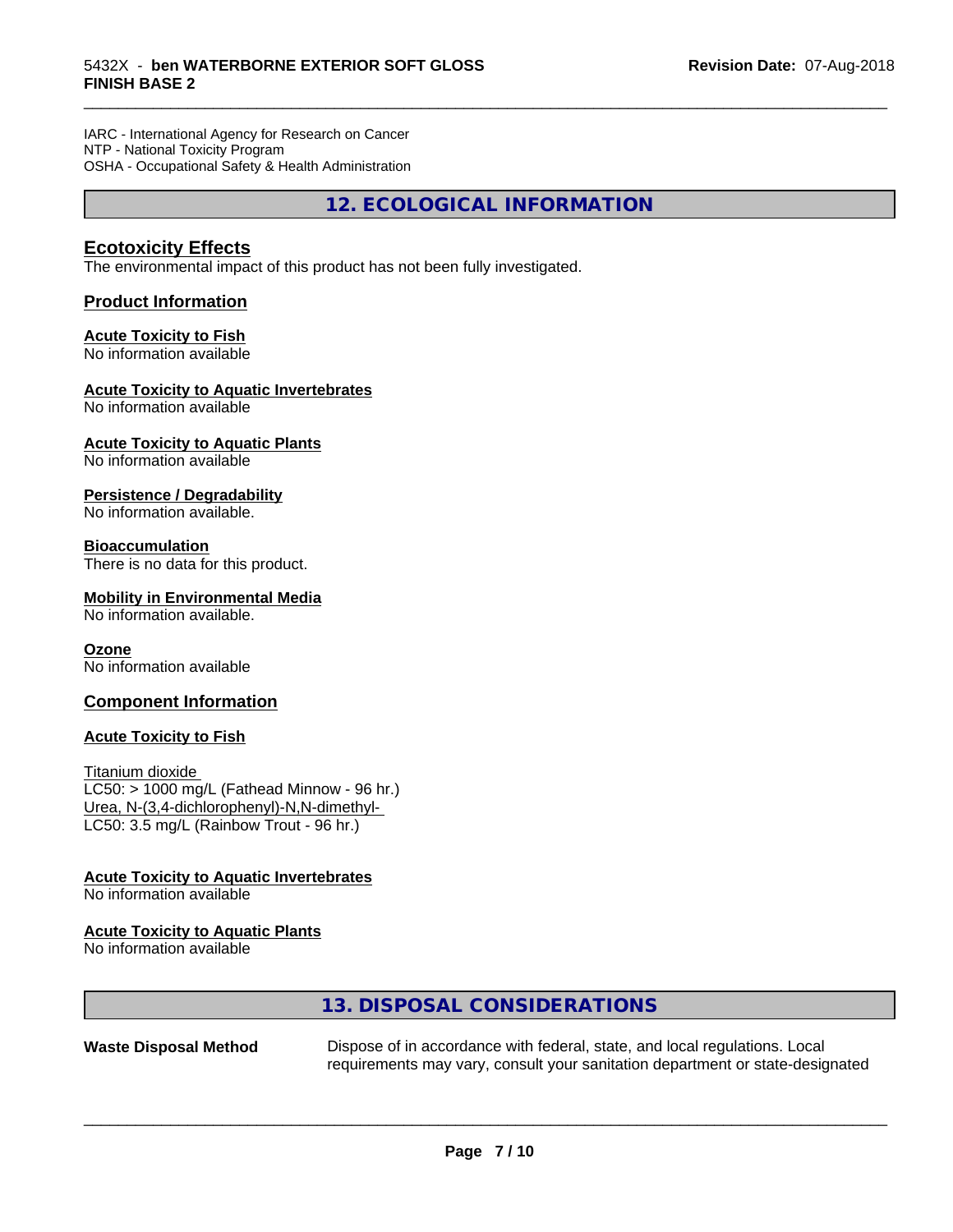environmental protection agency for more disposal options.

\_\_\_\_\_\_\_\_\_\_\_\_\_\_\_\_\_\_\_\_\_\_\_\_\_\_\_\_\_\_\_\_\_\_\_\_\_\_\_\_\_\_\_\_\_\_\_\_\_\_\_\_\_\_\_\_\_\_\_\_\_\_\_\_\_\_\_\_\_\_\_\_\_\_\_\_\_\_\_\_\_\_\_\_\_\_\_\_\_\_\_\_\_

|                                                                                                                                                                                                                     | 14. TRANSPORT INFORMATION                                                                |  |  |
|---------------------------------------------------------------------------------------------------------------------------------------------------------------------------------------------------------------------|------------------------------------------------------------------------------------------|--|--|
| <b>DOT</b>                                                                                                                                                                                                          | Not regulated                                                                            |  |  |
| <b>ICAO / IATA</b>                                                                                                                                                                                                  | Not regulated                                                                            |  |  |
| <b>IMDG / IMO</b>                                                                                                                                                                                                   | Not regulated                                                                            |  |  |
|                                                                                                                                                                                                                     | <b>15. REGULATORY INFORMATION</b>                                                        |  |  |
| <b>International Inventories</b>                                                                                                                                                                                    |                                                                                          |  |  |
| <b>TSCA: United States</b><br><b>DSL: Canada</b>                                                                                                                                                                    | Yes - All components are listed or exempt.<br>Yes - All components are listed or exempt. |  |  |
| <b>Federal Regulations</b>                                                                                                                                                                                          |                                                                                          |  |  |
| SARA 311/312 hazardous categorization<br>Acute health hazard<br>Yes<br><b>Chronic Health Hazard</b><br>Yes<br>Fire hazard<br>No.<br>Sudden release of pressure hazard<br>No.<br><b>Reactive Hazard</b><br><b>No</b> |                                                                                          |  |  |

#### **SARA 313**

Section 313 of Title III of the Superfund Amendments and Reauthorization Act of 1986 (SARA). This product contains a chemical or chemicals which are subject to the reporting requirements of the Act and Title 40 of the Code of Federal Regulations, Part 372:

*None*

#### **Clean Air Act,Section 112 Hazardous Air Pollutants (HAPs) (see 40 CFR 61)**

This product contains the following HAPs:

*None*

#### **US State Regulations**

#### **California Proposition 65**

**AVIMARNING:** Cancer and Reproductive Harm– www.P65warnings.ca.gov

#### **State Right-to-Know**

|--|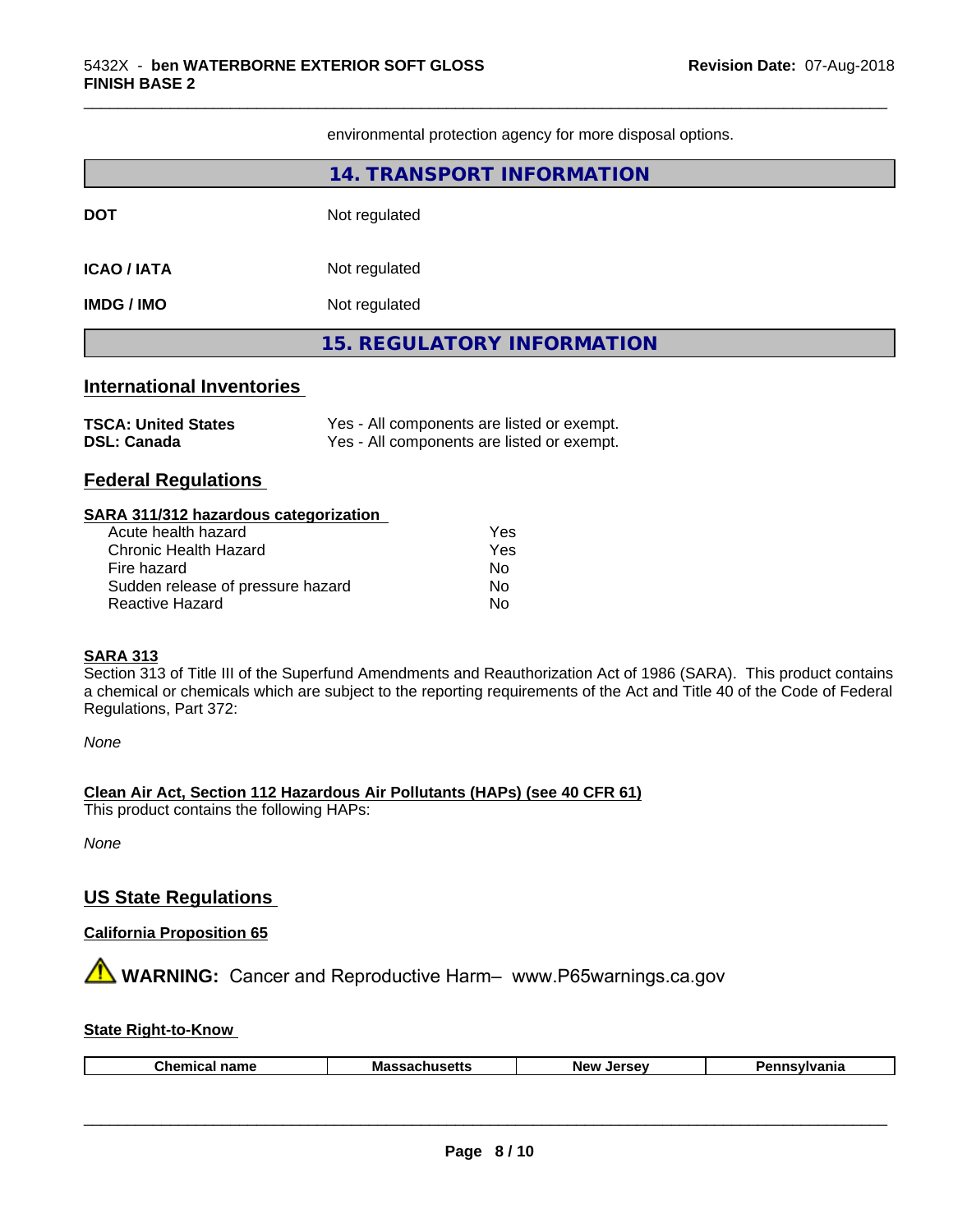#### 5432X - **ben WATERBORNE EXTERIOR SOFT GLOSS FINISH BASE 2**

| Titanium dioxide                     |  |  |
|--------------------------------------|--|--|
| Kaolin                               |  |  |
| Silica, amorphous                    |  |  |
| 1-Methyl-2-pyrrolidinone             |  |  |
| Urea,                                |  |  |
| N-(3,4-dichlorophenyl)-N,N-dimethyl- |  |  |

\_\_\_\_\_\_\_\_\_\_\_\_\_\_\_\_\_\_\_\_\_\_\_\_\_\_\_\_\_\_\_\_\_\_\_\_\_\_\_\_\_\_\_\_\_\_\_\_\_\_\_\_\_\_\_\_\_\_\_\_\_\_\_\_\_\_\_\_\_\_\_\_\_\_\_\_\_\_\_\_\_\_\_\_\_\_\_\_\_\_\_\_\_

#### **Legend**

X - Listed

#### **16. OTHER INFORMATION**

| HMIS               | Health: $1^*$ | <b>Flammability: 0</b> | <b>Reactivity: 0</b> | $PPE: -$ |
|--------------------|---------------|------------------------|----------------------|----------|
| <b>HMIS Logand</b> |               |                        |                      |          |

- **HMIS Legend** 0 - Minimal Hazard
- 1 Slight Hazard
- 2 Moderate Hazard
- 3 Serious Hazard
- 4 Severe Hazard
- \* Chronic Hazard
- X Consult your supervisor or S.O.P. for "Special" handling instructions.

*Note: The PPE rating has intentionally been left blank. Choose appropriate PPE that will protect employees from the hazards the material will present under the actual normal conditions of use.*

*Caution: HMISÒ ratings are based on a 0-4 rating scale, with 0 representing minimal hazards or risks, and 4 representing significant hazards or risks. Although HMISÒ ratings are not required on MSDSs under 29 CFR 1910.1200, the preparer, has chosen to provide them. HMISÒ ratings are to be used only in conjunction with a fully implemented HMISÒ program by workers who have received appropriate HMISÒ training. HMISÒ is a registered trade and service mark of the NPCA. HMISÒ materials may be purchased exclusively from J. J. Keller (800) 327-6868.*

 **WARNING!** If you scrape, sand, or remove old paint, you may release lead dust. LEAD IS TOXIC. EXPOSURE TO LEAD DUST CAN CAUSE SERIOUS ILLNESS, SUCH AS BRAIN DAMAGE, ESPECIALLY IN CHILDREN. PREGNANT WOMEN SHOULD ALSO AVOID EXPOSURE.Wear a NIOSH approved respirator to control lead exposure. Clean up carefully with a HEPA vacuum and a wet mop. Before you start, find out how to protect yourself and your family by contacting the National Lead Information Hotline at 1-800-424-LEAD or log on to www.epa.gov/lead.

| <b>Prepared By</b>      | <b>Product Stewardship Department</b><br>Benjamin Moore & Co.<br>101 Paragon Drive<br>Montvale, NJ 07645<br>800-225-5554 |
|-------------------------|--------------------------------------------------------------------------------------------------------------------------|
| <b>Revision Date:</b>   | 07-Aug-2018                                                                                                              |
| <b>Revision Summary</b> | Not available                                                                                                            |

#### Disclaimer

The information contained herein is presented in good faith and believed to be accurate as of the effective date shown above. This information is furnished without warranty of any kind. Employers should use this information only as a **supplement to other information gathered by them and must make independent determination of suitability and** completeness of information from all sources to assure proper use of these materials and the safety and health of employees. Any use of this data and information must be determined by the user to be in accordance with applicable